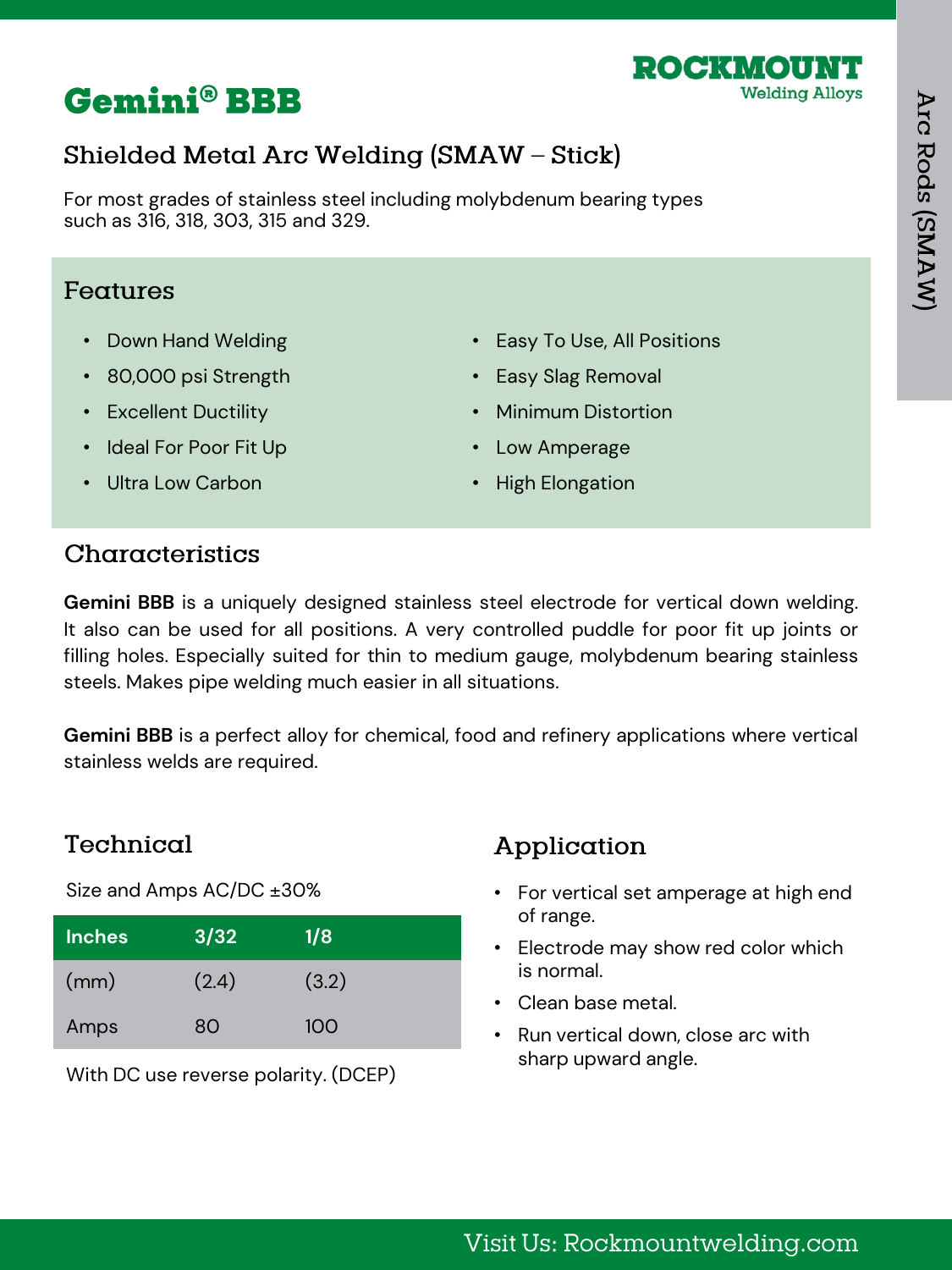



For stainless steels 301, 302, 302B, 303, 304, 304L, 305, 308L, 321, 347, and all AISI 200 & Ferrite 400 types.

#### Features

- High Strength 85,000 psi
- Superior Out-of-Position Weldability
- Easy To Use
- Extra Low Carbon Content
- Excellent Corrosion Resistance
- Ultra Low Splatter

#### Characteristics

**Gemini A** produces sound welds with excellent corrosion resistance. Ideal for use in chemical, refining, brewing, dairy and food applications. The extra low carbon in **Gemini A** avoids troublesome carbide precipitation and resultant weld decay. When conditions of heat and corrosion are severe **Gemini A** provides the ultimate protection.

In addition, **Gemini A** has excellent impact resistance, producing ideal cushion layers prior to hardfacing.

### Technical

Size and Amps AC/DC ±30%

| <b>Inches</b> | 3/32  | 1/8   |
|---------------|-------|-------|
| (mm)          | (2.4) | (3.2) |
| Amps          | 55    | 85    |

With DC use reverse polarity. (DCEP)

- Apply with a close arc or drag.
- Skip weld and avoid overheating the work.
- Fit parts accurately and tack to maintain alignment.
- Clean slag between passes.
- For vertical run up and weave.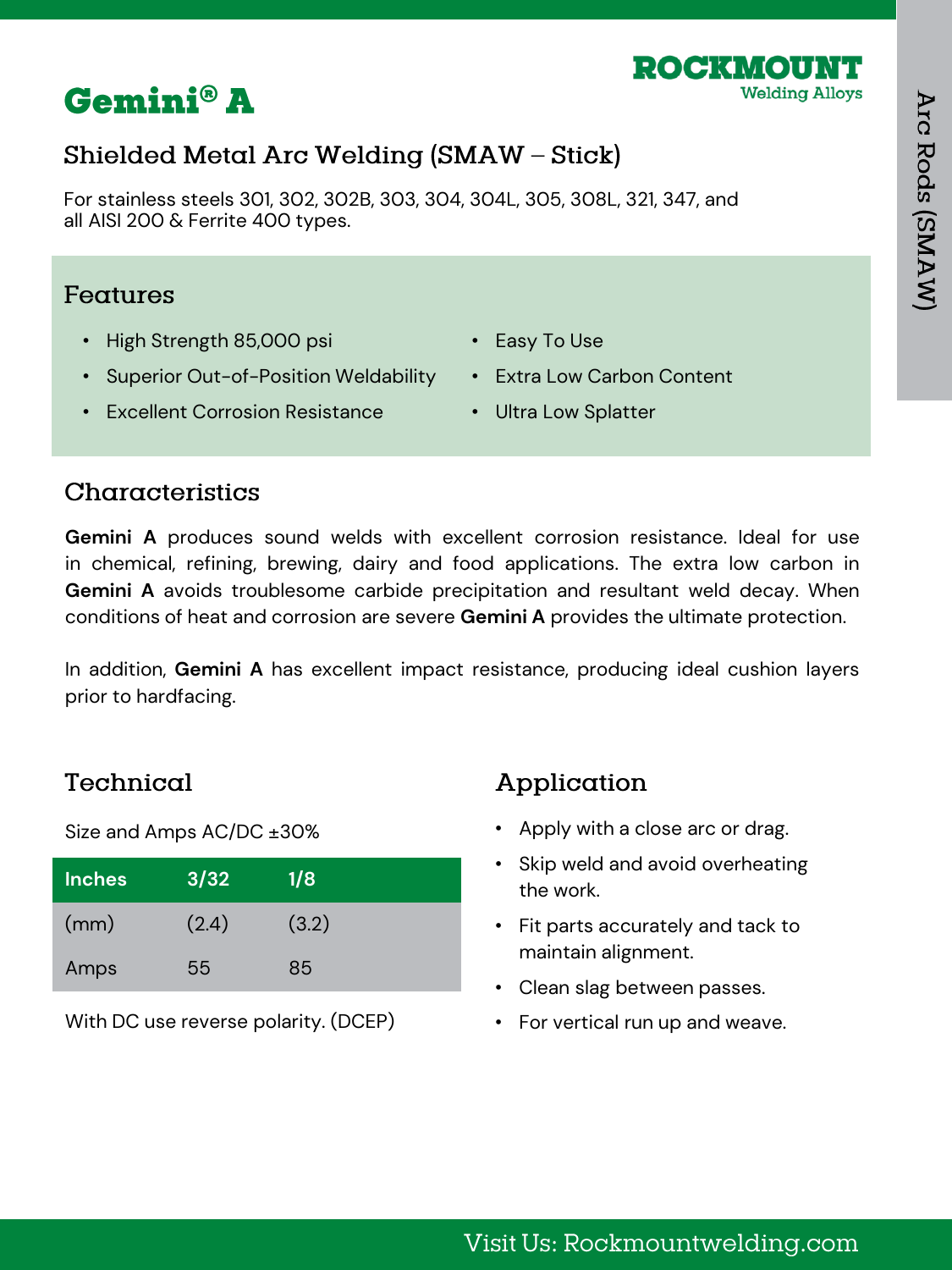



For nickel & steel alloys, overlay and joining, ideal for Inconel or Hastelloy.

#### Features

- 121,000 psi Strength
- Outstanding Corrosion Resistance To 2000ºF (1093ºC)
- Resists Acid, Salts and Chlorine Compounds.
- Contains Tungsten
- Resists Deformation and Wear At Elevated Temperatures
- 47% Elongation
- For Joining and Overlaying
- Work Hardens With Use
- 25 RC As Welded, 40 to 45 RC Work Hardened
- Excellent For Hot Metal Implements
- Machine With Carbide Tools

### Characteristics

**Gemini C** has unsurpassed corrosion resistance to vapors and solutions of sulphuric and hydrochloride acids, as well as chlorine gas and hypochlorite's. Deposits resist oxidizing and non-oxidizing salts, alkalis and organic acids. They have high resistance to pitting in sea water and marine atmosphere. **Gemini C** has been developed to produce unsurpassed durable deposits to resist wear and corrosion even at elevated temperatures and with heavy impact loads. Deposits retain hardness to 1000ºF (538ºC) and resist oxidation and corrosion up to 2000ºF (1093ºC).

**Gemini C** is excellent for joining and overlaying high alloy material, such as Inconel and Hastelloy or stainless steels. In addition, it can be used to provide a corrosion resistant overlay on mild or low alloy steels. It is ideal for hot forging dies, ladles, tong bits, forming rolls, draw punches and any parts exposed to extreme thermal shock, heavy corrosion at elevated temperatures. Contains tungsten, chromium and molybdenum (nickel base).

### Technical

Size and Amps AC/DC ±20%

| <b>Inches</b> | 3/32  | 1/8   | 3/16  |
|---------------|-------|-------|-------|
| (mm)          | (2.4) | (3.2) | (4.8) |
| Amps          | 80    | 100   | 160   |

With DC use reverse polarity. (DCEP)

- Remove all damaged metal.
- Use short arc and stringer beads.
- For optimum results, limit thickness to two passes and preheat heavy or critical parts to 600ºF (315ºC).
- Fill all craters.
- Not heat treatable.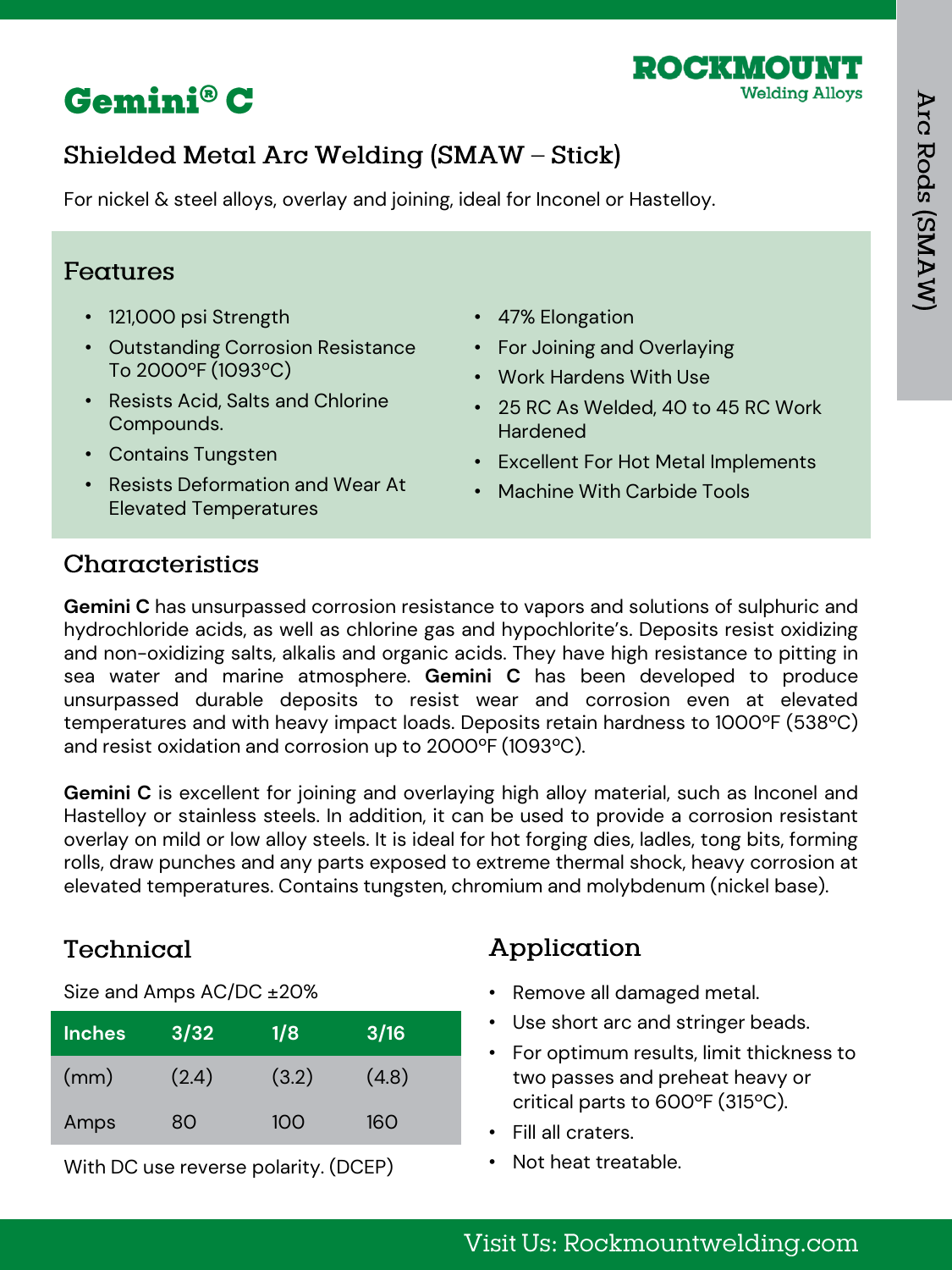



For stainless steels, high nickel and chromium and unknown types.

#### Features

- Outstanding Oxidation Sealing and Heat Resistance
- Welds 25/20 Type Stainless
- Perfect For Unknown Analysis
- Spatter Free Deposits
- High Ductility (33% Elongation)
- High Strength 85,000psi
- Good Strength To 2000ºF (1093ºC)
- Welds Steel To Stainless

#### Characteristics

**Gemini E** is perfect for welding stainless steels of 25/20 type and for use when the exact composition of the stainless is not known. This product contains more chromium and nickel than any type of stainless filler metal. As a result, deposits have unusually high resistance to oxidation and scaling at elevated temperatures. Ideal for 309, 310 and 314 types. As well as Martensitic 400 series.

Typical applications for **Gemini E** are tanks, heat exchanges, furnace parts, heat treating, baskets, valves and repair work that calls for stainless to be welded to any type of carbon steel. Deposits are spatter free and provide extraordinarily high ductility.

#### Technical

Size and Amps AC/DC ±30%

| <b>Inches</b> | 3/32  | 1/8   |
|---------------|-------|-------|
| (mm)          | (2.4) | (3.2) |
| Amps          | റെ    | 90    |

With DC use reverse polarity. (DCEP)

- **Gemini E** is applied with a short arc and stringer beads.
- Avoid weaving.
- Weld intermittently to prevent overheating.
- Bevel sections over 1/8 thick.
- Fit parts accurately and tack to maintain alignment.